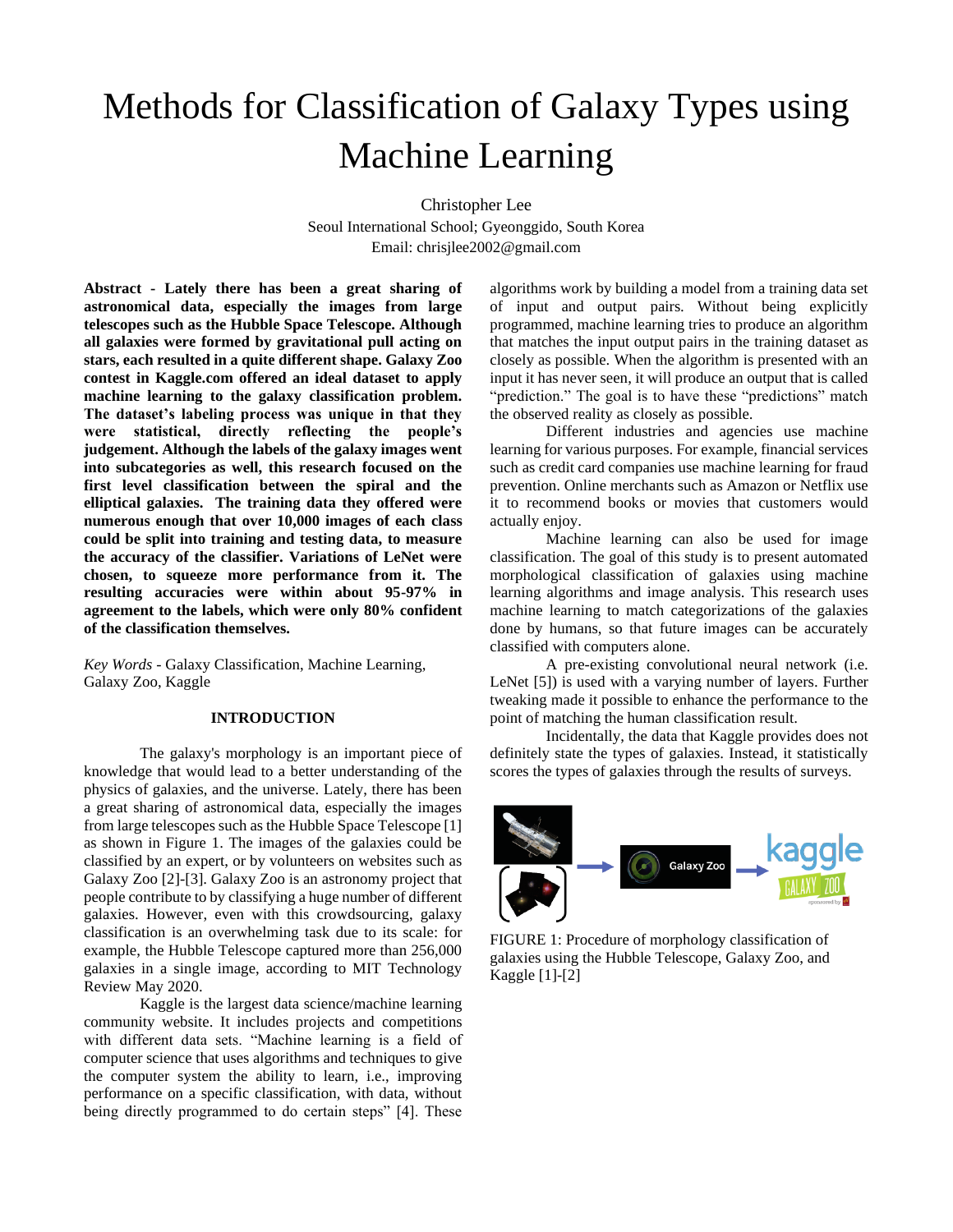#### **CLASSIFICATION METHODOLOGY**

# *I. Experimental Procedure*

Mathematica version 11.3 and MacBook Pro (2.5 GHz Intel Core i7, 16 GB 2133 MHz LPDDR3) are used for machine learning programming. The hypothesis is that if machine learning is used to classify galaxy images into two categories, its accuracy should match human classifications with an error range of 5%.

Experimental procedure is shown in Figure 2. Galaxy Zoo data from Kaggle is used. This data contains 61,578 jpeg images. These images are labeled into several layers of galaxy classifications, and sub-classifications, and then sub-sub-classifications as shown in Figure 3. This research focuses on level 1 classification into the first (elliptical) or the second (spiral) types of galaxies. They are named Class 11 and Class 12 respectively throughout this report. There is also a third class, "Others," (Class 13) but this is not considered because the probabilities are negligible. The sum of the probabilities of all these three classes will always add up to 1.



FIGURE 2: Experimental procedure of automated classification

These galaxy images are not classified nominally. They are only given the probability of belonging to that class according to many human classifiers who performed the task in the past. Only the top ranked (in terms of probability) 10,000 images of each class are chosen out of a total of 61,578 images. The chosen 10,000 images in each category have probabilities higher than 76.2% in Class 11, and higher than 87.2% in Class 12. These disparate probabilities stem from selecting a matching number of 10,000 images from each category. Class 12 images are labeled with higher confidence. Those images are stored in their respective folders. These two groups of high-probability images serve as labeled, nominal data. 8,000 (80%) images from each group are randomly selected for training data and the rest are used as testing data in the first phase.

A pre-existing network called LeNet is used as the basis to form the basic layers. The encoders and decoders,

which are the inputs and outputs of the chain respectively, are altered based on the dimensions and the color space of the astronomical images. More layers and nodes are added or deleted to the LeNet in each cycle in search of higher accuracy. The training is done with the NetTrain command. Accuracy is measured using the ClassifierMeasurements command.

# *II. Galaxies Classification*

As shown in Figure 3, Galaxy images are provided by the Hubble Space Telescope. The images were acquired during the "Galaxy Zoo: Hubble" project [2].



FIGURE 3: Classification of Galaxies [6]

Galaxy classification using Machine Learning was a success. A network called LeNet [5], which is initially used for handwritten character recognition, was utilized in this galaxy classification task. Several readily available networks were tried. Although some premade networks, such as VGG-16, produced very poor results while taking days to compute, LeNet in particular produced excellent results, achieving a 90% accuracy range.

#### *III. Overview of the Whole Dataset*

Figure 4 shows the distribution of the Class 11 probabilities out of 61,578 images. As shown in the histogram, the area of the data is more on the left side than on the right, which means that most of the classifiers thought that there were more images that belong to Class 12 than Class 11.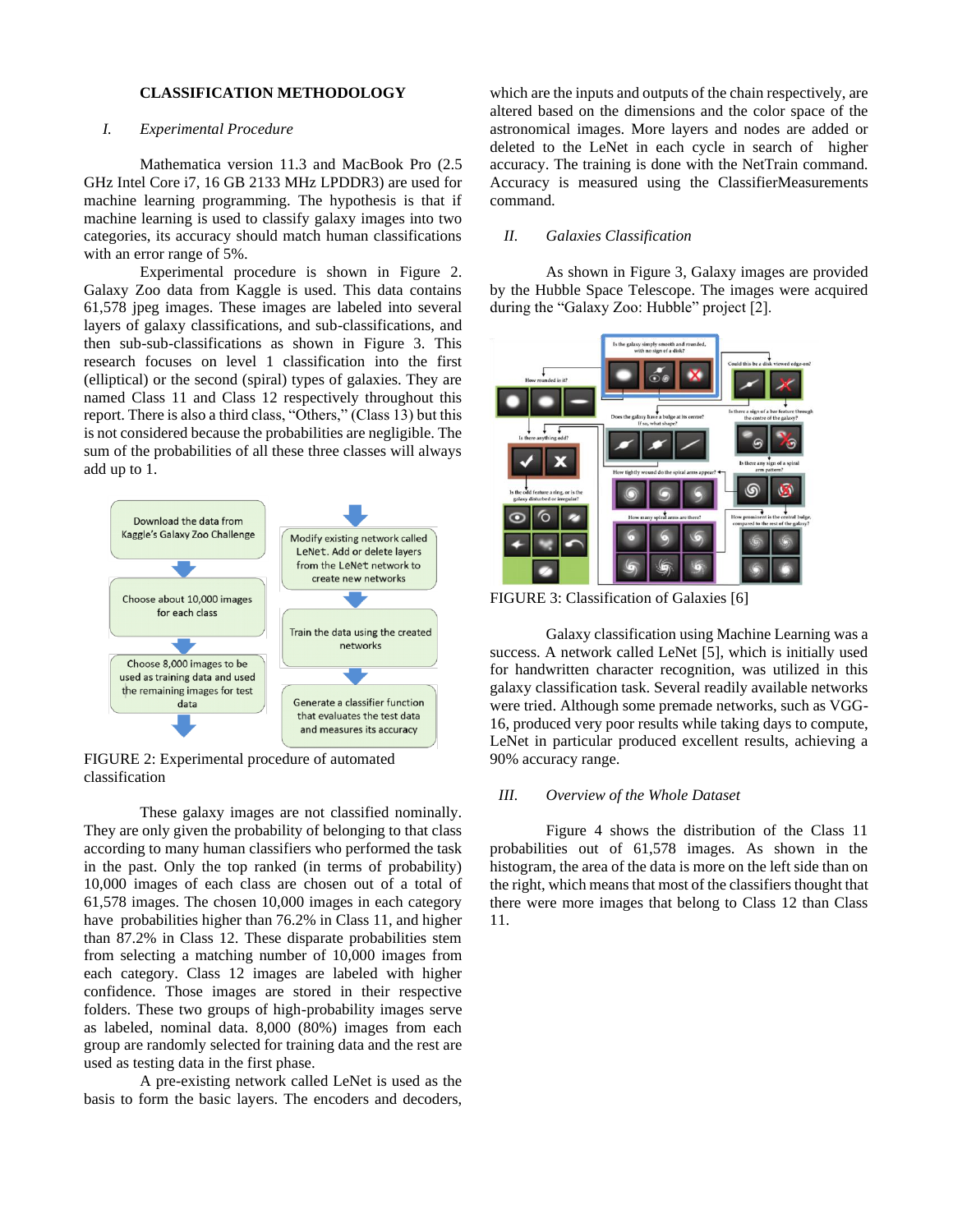

FIGURE 5. Distribution of Class12 Probabilities



FIGURE 6: Distribution of Class13 Probabilities

In contrast, Figure 5 shows the distribution of the probabilities of Class 12 images in the whole dataset. As shown in the histogram, the area of the data is more tilted towards the right side than the left, which signifies that the classifiers thought that most of the images fit into Class 12

than others. The histograms in Figure 4 are not exact mirror images to Figure 5 because some of the images were classified as Class 13, which makes the count imprecise.

Figure 6 shows the distribution of the probabilities of Class 13 images in the whole dataset, which are nongalaxy images. However, as seen in the histogram, people who saw these pictures thought that they were mostly galaxies, and not stars. So since the probabilities of Class 13 images are negligible, this class can be ignored.

# **RESULTS AND DISCUSSION**

## *I. Classification Results*

Figure 7 indicates the structure of the chain with 20 layers. Each box in the diagram indicates a layer in the actual chain; they are connected together and going in one direction. This chain has the greatest number of layers out of all the chains that have been tested, and took the longest to compute. The classification also had an accuracy of about 97%, which is one of the highest results obtained in this research. Overall, counterintuitively, the more layers there are, the less time it takes to classify the images. After that, the computation time dramatically shoots up. This strange phenomenon needs to be further investigated.

In addition, the more layers there are, the more accurate the classification becomes. The optimal number of layers to have in a chain is around 14 layers, after which the accuracy plateaus while the computing time increases dramatically.



FIGURE 7: Structure of the chain with 20 layers



FIGURE 8: Confusion matrix showing the performance of machine learning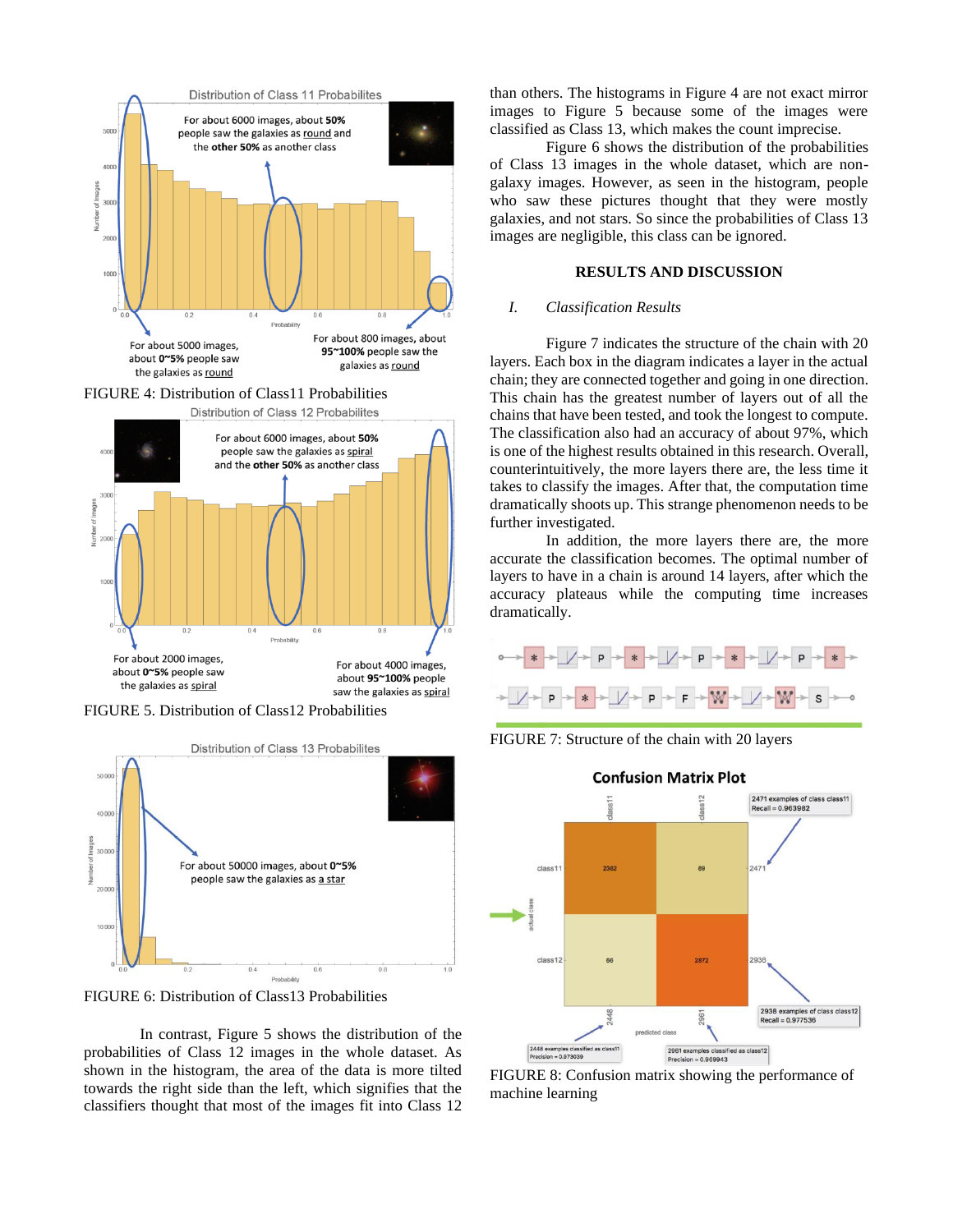Figure 8 shows the result of the machine learning performance on the aforementioned data. 2,382 images of Class 11 were classified as Class 11, while 89 images were misclassified as Class 12. 2,872 images of Class 12 were classified as Class 12, while 66 images of Class 12 were misclassified as Class 11. This means that 96% of the images were classified correctly while 4% were classified incorrectly for Class 11. On the other hand, 98% of the images were classified correctly and 2% were classified incorrectly for Class 12. The overall classification resulted in a 97% accuracy for both classes, which is excellent.



FIGURE 9: Distribution result of class 11 and 12 Probabilities

The confusion matrix plot shown in Figure 8 is binary, which means that it either classifies the images as Class 11 or Class 12 without any regards to the confidence of the prediction.

The middle 50% line is the threshold for the classification. For the top histogram in Figure 9, any bar that is on the right side of the middle line would be classified as Class 11 while the left side would be classified as Class 12. The classes are reversed for the pair of histograms at the bottom.

Histograms in Figure 9 show what is happening behind the scenes. The left top histogram is the input of the classifier, while the right top histogram is the result of the classification. Although the right histogram seems to have pushed all bars against the right wall, a low height bar can be observed near the floor, reading all the way to the left wall. This means that some images were classified as Class 12. The fact that some were misclassified was clear from the confusion matrix. This histogram shows just how many of them displayed a degree of Class 12-ness.

A similar story repeats for Class 12 histograms shown at the bottom of Figure 9. While appearing to have become more radicalized Class 12, there was an undercurrent of misclassification into Class 11 by varying degrees all the way to the left wall, which indicates near 100% Class 11 ness.

#### *II. Network Optimization*

Top in Figure 10 illustrates the effect of the number of layers of a chain on the accuracy of the classification of the galaxy images. As shown on the line graph, the line seems to increase then plateau. Although the accuracy continues to improve (with a slight dip at 17 layers, which is a mystery), it reaches a diminishing return around 14 layers.

At the bottom of Figure 10, the line graph shows the effect of the number of layers of a chain on the computation time. The graph seems to go on an exponential decay, as the amount of time it takes seems to decrease as the number of layers in a chain increases. This is a complete mystery. More layers should result in a longer computation time. But this is what was observed.

Then the line suddenly shoots up after 17 layers. The abruptness with which the computation time increases is also counterintuitive. This mystery in computation time must be investigated further. However, if this phenomenon is real, then this indicates that there might be a sweet spot where the highest accuracy can be attained without proportional expense in computation time.



FIGURE 10: Effect of the number of layers on the performance (i.e., accuracy and computation time) of automated classification using machine learning method